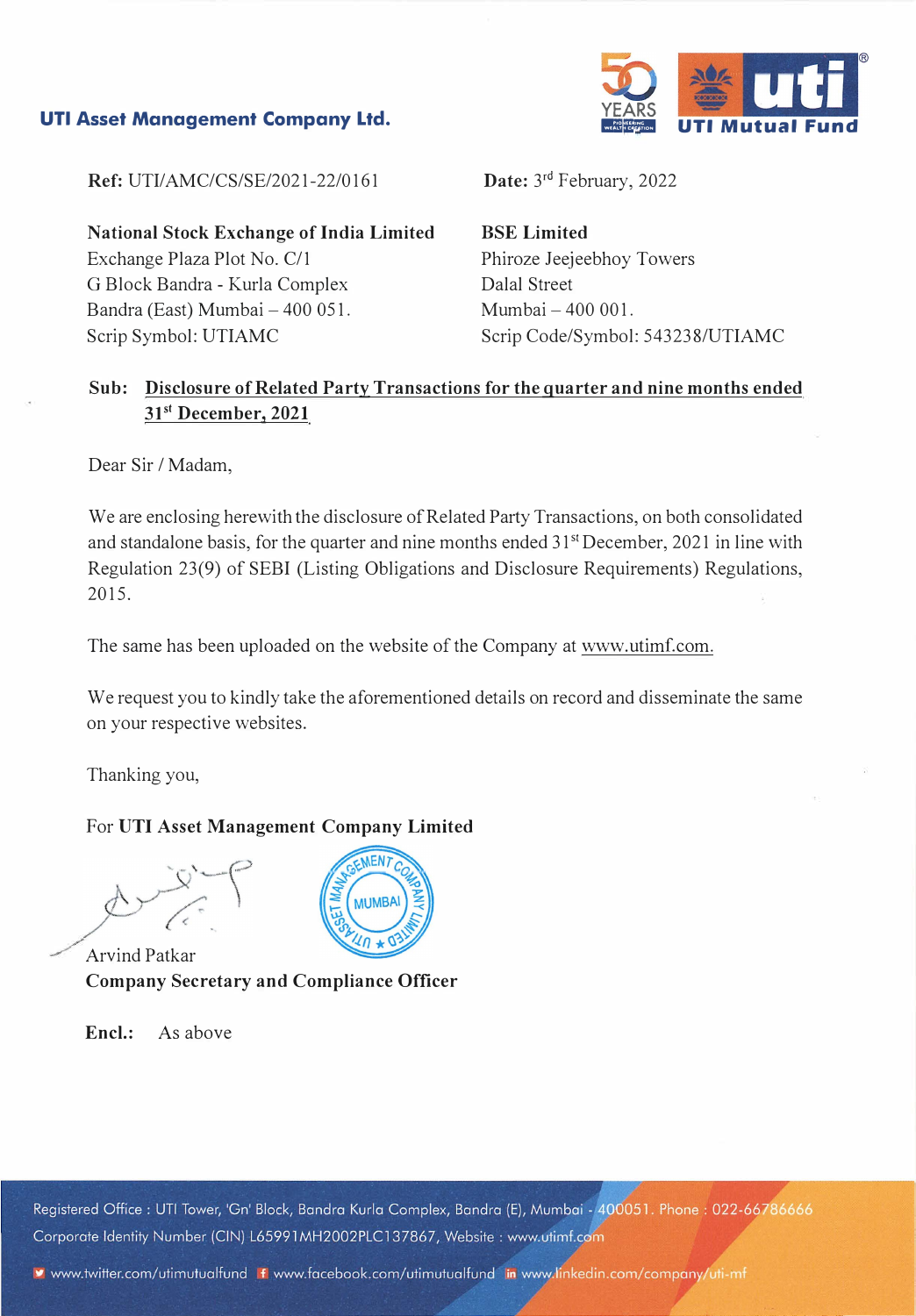## **UTI Asset Management Company Ltd.**



Disclosure of Related Party Transactions on Consolidated basis in line with Regulation 23(9) of SEBI (Listing Obligations and Disclosure Requirements) Regulations, 2015

- **A. List of related parties of the Company with whom there have been transactions during the period ended 3p<sup>t</sup>December, 2021 are as follows:**
	- **I. Subsidiaries:**
		- a. UTI International Limited, Guernsey (100%)
		- b. UTI Retirement Solutions Limited, India (100%)
		- c. UTI Capital Private Limited, India ( 100%)
		- d. UTI Venture Funds Management Company Private Limited (100%)
		- e. India Infrastructure Development Fund (25.87%)\*\*\*\*

### **II. Stepdown subsidiaries:**

- a. UTI International (Singapore) Private Limited (100% subsidiary of UTI International Limited, Guernsey)
- b. UTI Investment Management Company (Mauritius) Limited (100% subsidiary of UTI International Limited, Guernsey)
- c. UTI Private Equity Limited (100% subsidiary of UTI Venture Funds Management Company Private Limited)

### **III. Key Management Personnel (KMP):**

- a. Mr. Dinesh Kumar Mehrotra (Non-Executive Chairman and Independent Director)
- b. Mr. Edward Cage Bernard (Nominee Director)\*\*
- c. Mr. Flemming Madsen (Non Executive Director)
- d. Mr. Narasimhan Seshadri (Independent Director)
- e. Mr. Deepak Kumar Chatterjee (Independent Director)\*
- f. Mr. Rajeev Kakar (Independent Director)
- g. Ms. Dipali Hemant Sheth (Independent Director)
- h. Ms. Jayashree Vaidhyanathan (Independent Director)
- 1. Mr. Sanjay Varshneya (Nominee Director)\*\*\*
- j. . Mr. Imtaiyazur Rahman (CEO & Whole Time Director)
- k. Mr. Praveen Jagwani (CEO of UTI International Ltd.)
- l. Mr. Christopher M W Hill (Non Executive Director of UTI Letter assignal Ltd.)

**MUMBAI** 

 $40 \star 0$ 

- m. Mr. Surojit Saha (CFO)
- n. · Mr. Arvind Patkar (CS)

# **IV. Shareholder:** T Rowe Price International Ltd (22.98%)

Registered Office: UTI Tower, 'Gn' Block, Bandra Kurla Complex, Bandra (E), Mumbai - 400051. Phone: 022-66786666 Corporate Identity Number (CIN) L65991MH2002PLC137867, Website: www.utimf.com

v www.twitter.com/utimutualfund f www.facebook.com/utimutualfund in www.linkedin.com/company/uti-mf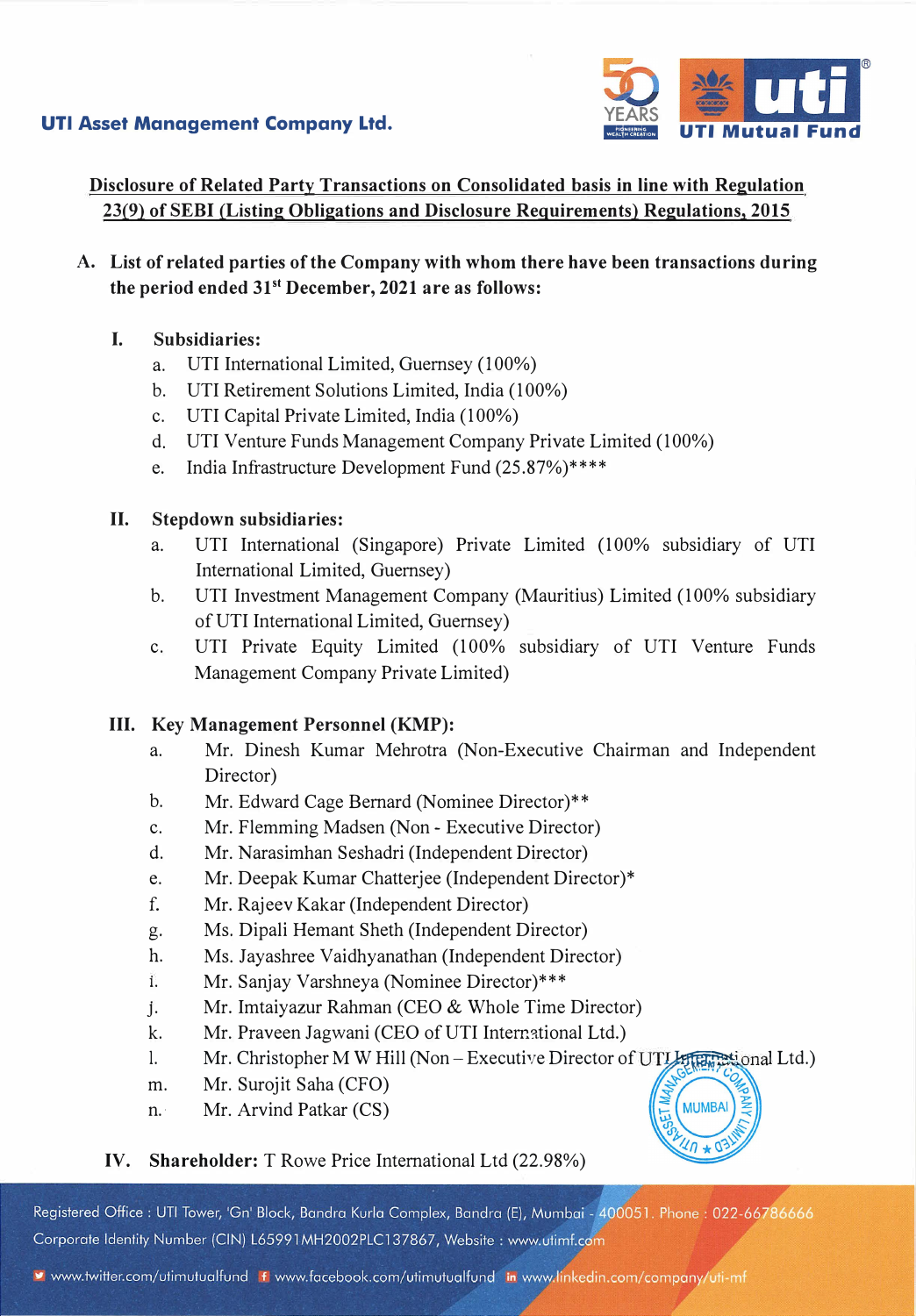## **V. Other Related Parties:**

- a. UTI AMC Ltd Employees Provident Fund
- b. UTI AMC Ltd Pension Fund

\*Mr. Deepak Kumar Chatterjee was re-appointed as an Independent Director at the 18<sup>th</sup> Annual General Meeting of the Company for another term of five years from  $29<sup>th</sup>$  July,  $2021$  to  $28<sup>th</sup>$  July,  $2026$ , not liable to retire by rotation.

\*\*Mr. Edward Cage Bernard retired by rotation at the 18<sup>th</sup> Annual General Meeting of the Company and the shareholders had approved his appointment as a Nominee Director (Non-Executive Category) of the Company with effect from  $29<sup>th</sup>$  July, 2021, liable to retire by rotation.

\*\*\*Mr. Sanjay Varshneya was appointed as a Nominee Director (Non-Executive Category) at the  $18<sup>th</sup>$ Annual General Meeting of the Company with effect from 29<sup>th</sup> July, 2021, liable to retire by rotation.

\*\*\*\*The above-mentioned fund have been consolidated as per the requirement of IND AS 110. An investor controls an investee when it is exposed, or has rights, to variable returns from its involvement with the investee and has the ability to affect those returns through its power over the investee.

# B. Related Parties Transaction entered during the quarter and nine months ended 31<sup>st</sup> **December, 2021:**

|                          |                        |      |          |                     | (Rs. In Crore)      |                                 |               |
|--------------------------|------------------------|------|----------|---------------------|---------------------|---------------------------------|---------------|
| Sr.                      | <b>Name of Related</b> |      |          | <b>Nature of</b>    | Quarter             | <b>Nine months Period Ended</b> |               |
| No.                      | Party                  |      |          | <b>Transactions</b> | <b>Ended</b>        | December 2021                   |               |
|                          |                        |      |          |                     | <b>December</b>     |                                 |               |
|                          |                        |      |          |                     | 2021                |                                 |               |
|                          |                        |      |          |                     | <b>Transactions</b> | <b>Transactions</b>             | Outstanding   |
|                          |                        |      |          |                     | for the period      | for the period                  | at the period |
|                          |                        |      |          |                     |                     |                                 | end           |
| 1.                       | T                      | Rowe | Price    | Dividend paid       |                     | 44.62                           |               |
|                          | International Ltd      |      |          |                     |                     |                                 |               |
| 2.                       | UTI                    | AMC  | Ltd      | Contribution to     | 5.72                | 17.38                           |               |
| $\overline{\phantom{a}}$ | Employees Provident    |      | the fund |                     |                     |                                 |               |
|                          | Fund                   |      |          |                     |                     |                                 |               |
| 3.                       | UTI                    | AMC  | Ltd      | Contribution to     | 1.06                | 3.22                            |               |
|                          | Pension Fund           |      |          | the fund            |                     |                                 |               |

All transactions with these related parties are priced on an arm's length basis and resulting outstanding balances are to be settled in cash within six months of the reporting date. None of the balances is secured.

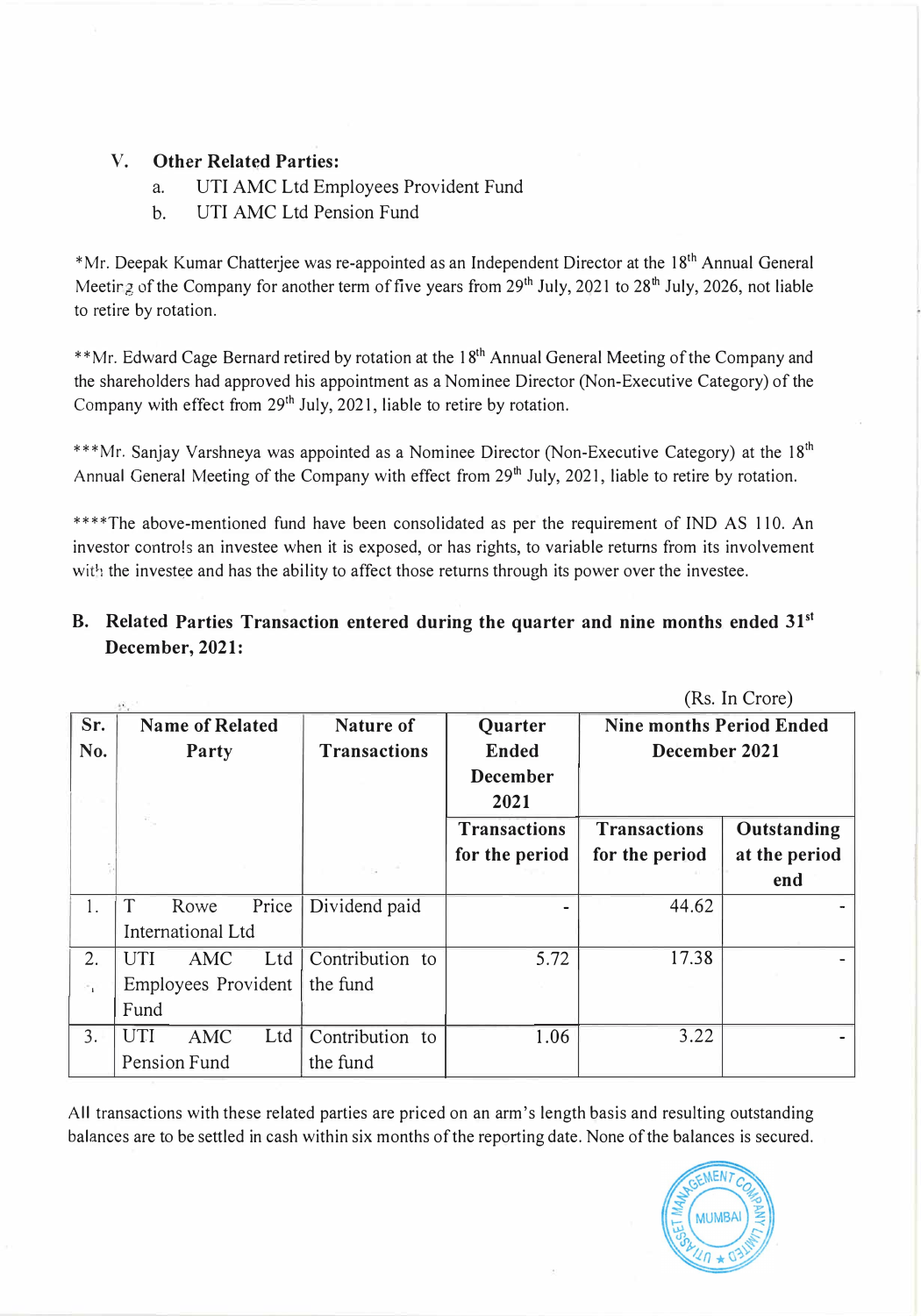|     |                               |                         | (Rs. In Crore)              |
|-----|-------------------------------|-------------------------|-----------------------------|
| Sr. | <b>Nature of Transactions</b> | <b>Transactions for</b> | <b>Transactions for the</b> |
| No. |                               | the quarter ended       | Nine months period          |
|     |                               | December, 2021          | ended December,             |
|     |                               |                         | 2021                        |
| 1.  | Short term employee benefits  | 2.06                    | 12.66                       |
| 2.  | Post employee benefits        | 0.06                    | 0.17                        |
| 3.  | Share based payments          | 0.23                    | 1.45                        |
| 4.  | Director sitting fees         | 0.35                    | 1.31                        |
| 5.  | Dividend on equity shares     |                         | 0.01                        |

# **C. Details of remuneration & Dividend paid to KMPs:**

# For **UTI Asset Management Company Limited**

 $\sum_{\text{Suroyit'saha}}$ 

**Chief Finance Officer** 

**Date:** 28<sup>th</sup> January, 2022

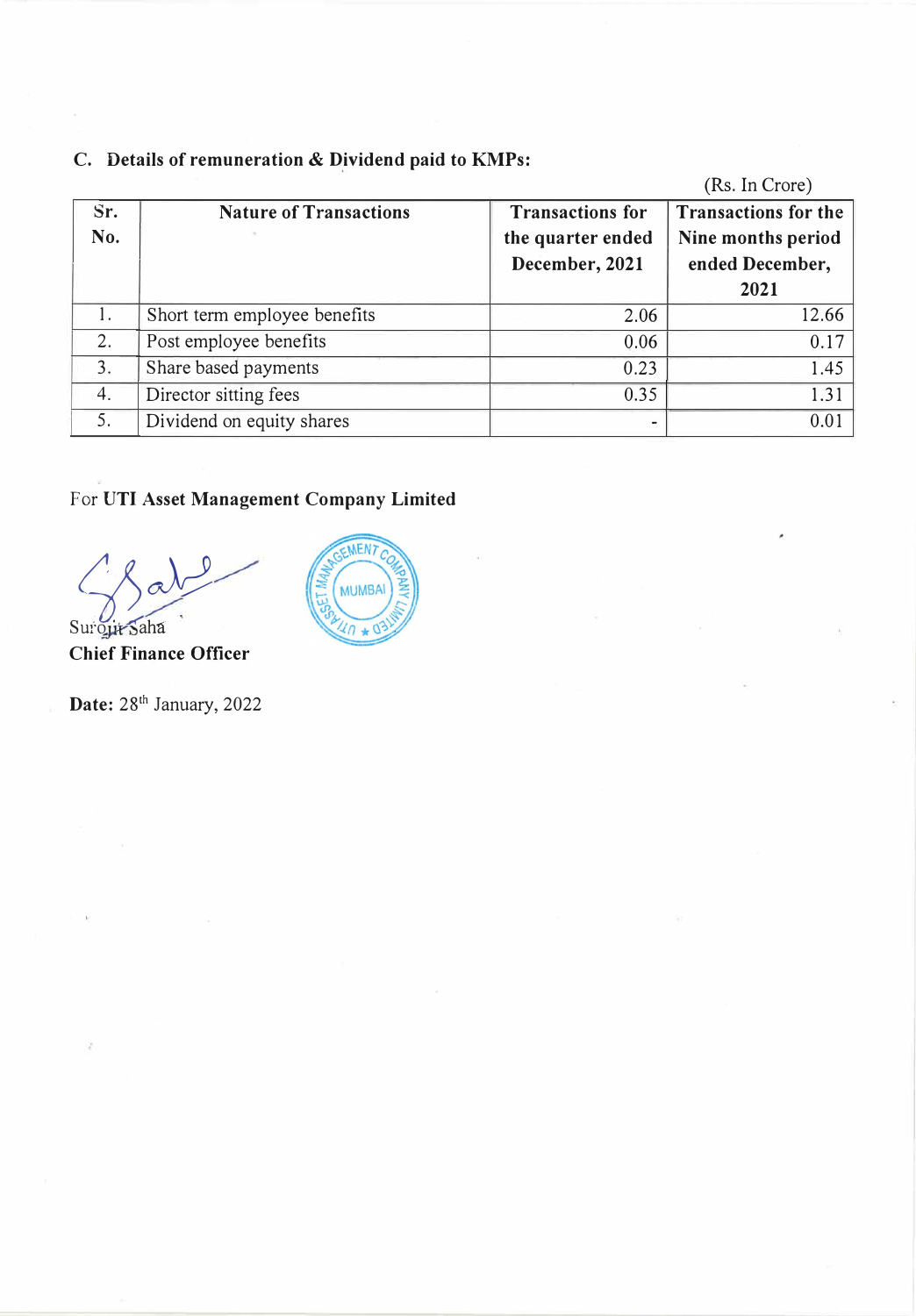



**Disclosure of Related Party Transactions on Standalone basis in line with Regulation 23(9) of SEBI (Listing Obligations and Disclosure Requirements) Regulations, 2015** 

- **A. List of related parties of the company with whom there have been transactions during the period ended 31st December, 2021 are as follows:**
	- I. **Subsidiaries:**
		- a. UTI International Limited, Guernsey. (100%)
		- b. UTI Retirement Solutions Limited, India ( 100%)
		- c. UTI Capital Private Limited, India (100%)
		- d. UTI Venture Funds Management Company Private Limited (100%)
		- e. India Infrastructure Development Fund (25.87%)\*\*\*\*

#### **II. Stepdown subsidiaries:**

- a. UTI International (Singapore) Private Limited (100% subsidiary of UTI International Limited, Guernsey)
- b. UTI Investment Management Company (Mauritius) Limited (100% subsidiary of UTI International Limited, Guernsey)
- c. UTI Private Equity Limited (100% subsidiary of UTI V cnture Funds Management Company (P) Limited)

### **III. Key Management Personnel (KMP) of the Company:**

- a. Mr. Dinesh Kumar Mehrotra (Non-Executive Chairman and Independent Director)
- b. Mr. Edward Cage Bernard (Nominee Director)\*\*
- c. Mr. Flemming Madsen (Non Executive Director)
- d. Mr. Narasimhan Seshadri (Independent Director)
- e. Mr. Deepak Kumar Chatterjee (Independent Director)\*
- f. Mr Rajeev Kakar (Independent Director)
- g. Ms. Dipali Hemant Sheth (Independent Director)
- h. Ms. Jayashree Vaidhyanathan (Independent Director)
- **1.** Mr. Sanjay Varshneya (Nominee Director)\*\*\*
- j. Mr. Imtaiyazur Rahman (CEO & Whole Time Director)
- k. Mr. Surojit Saha (CFO)
- 1. Mr. Arvind Patkar (CS)



### **IV. Shareholder:** T Rowe Price International Ltd (22.98%)

Registered Office: UTI Tower, 'Gn' Block, Bandra Kurla Complex, Bandra (E), Mumbai - 400051. Phone: 022-66786666 Corporate Identity Number (CIN) L65991MH2002PLC137867, Website: www.utimf.com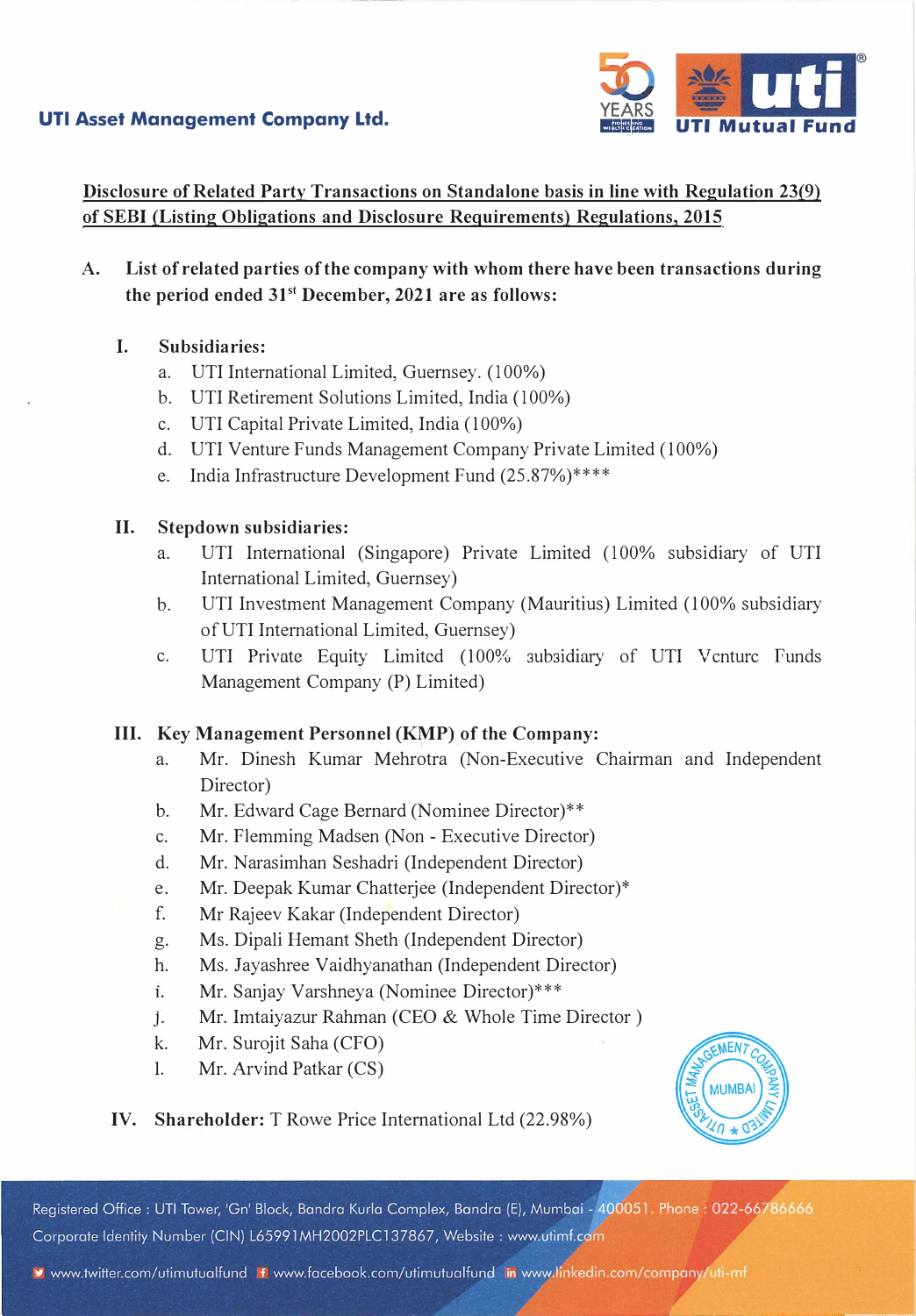### **V. Other Related Parties:**

- a. UTI AMC Ltd Employees Provident Fund
- b. UTI AMC Ltd Pension Fund

\*Mr. Deepak Kumar Chatterjee was re-appointed as an Independent Director at the 18<sup>th</sup> Annual General Meeting of the Company for another term of five years from  $29<sup>th</sup>$  July,  $2021$  to  $28<sup>th</sup>$  July,  $2026$ , not liable to retire by rotation.

\*\*Mr. Edward Cage Bernard retired by rotation at the 18<sup>th</sup> Annual General Meeting of the Company and the shareholders had approved his appointment as a Nominee Director (Non-Executive Category) of the Company with effect from 29<sup>th</sup> July, 2021, liable to retire by rotation.

\*\*\*Mr. Sanjay Varshneya was appointed as a Nominee Director (Non-Executive Category) at the 18<sup>th</sup> Annual General Meeting of the Company with effect from 29<sup>th</sup> July, 2021, liable to retire by rotation.

\*\*\*\*The above mentioned fund have been consolidated as per the requirement of IND AS 110. An investor controls an investee when it is exposed, or has rights, to variable returns from its involvement with the investee and has the ability to affect those returns through its power over the investee.

## **R. Related Parties Transactions entered by the Company during the quarter and nine** months ended  $31<sup>st</sup>$  December, 2021:

|     |                          |                     | (Rs. In Crore)      |                     |                     |  |
|-----|--------------------------|---------------------|---------------------|---------------------|---------------------|--|
| Sr. | <b>Name of Related</b>   | <b>Nature of</b>    | Quarter             | <b>Period Ended</b> |                     |  |
| No. | Party                    | <b>Transactions</b> | <b>Ended</b>        | December 2021       |                     |  |
|     |                          |                     | <b>December</b>     |                     |                     |  |
|     |                          |                     | 2021                |                     |                     |  |
|     |                          |                     | <b>Transactions</b> | <b>Transactions</b> | Outstanding         |  |
|     |                          |                     | for the period      | for the period      | at the period       |  |
|     |                          |                     |                     |                     | end                 |  |
| 1.  | International<br>UTI     | Business support    | 2.13                | 5.71                | 4.06                |  |
|     | (Singapore) Private      | fees<br>service     |                     |                     |                     |  |
|     | Limited                  | (Expense)           |                     |                     |                     |  |
|     |                          | <b>PMS</b><br>fees  | 3.51                | 8.34                | 3.49                |  |
|     |                          | (Income)            |                     |                     |                     |  |
| 2.  | <b>UTI</b><br>Investment | <b>PMS</b><br>fees  | 0.74                | 1.91                | 0.50                |  |
|     | Management               | (Income)            |                     |                     |                     |  |
|     | Company                  |                     |                     |                     |                     |  |
|     | (Mauritius)              |                     |                     |                     | EMENT CO            |  |
|     | Limited                  |                     |                     |                     | ξ<br><b>ARJIMBA</b> |  |
|     |                          |                     |                     |                     |                     |  |

 $29.407$